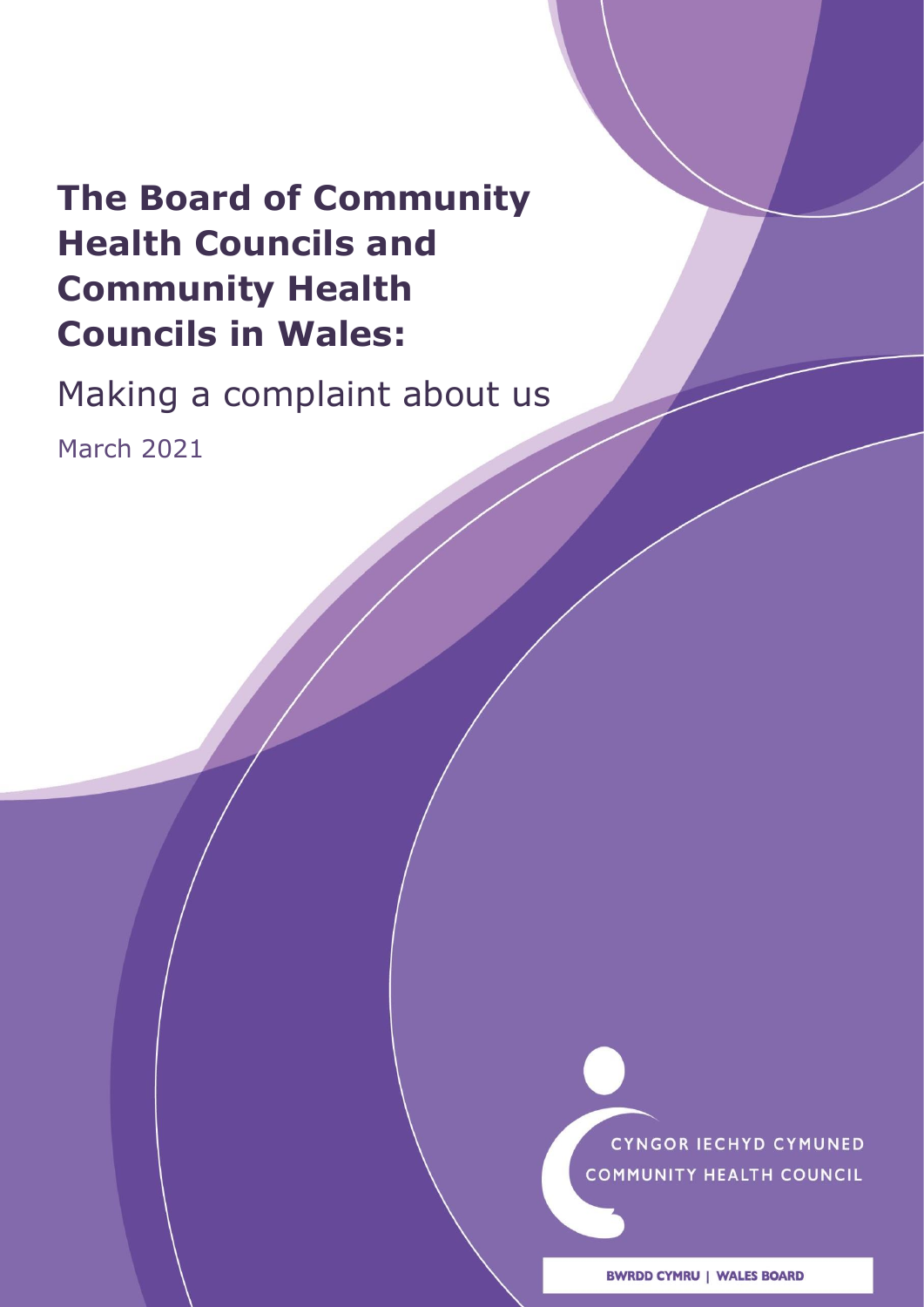# **Accessible formats**

This publication is also available in Welsh.

If you would like this publication in an alternative format and/or language, please contact us. You can ask for a copy by contacting our office (see contact details later).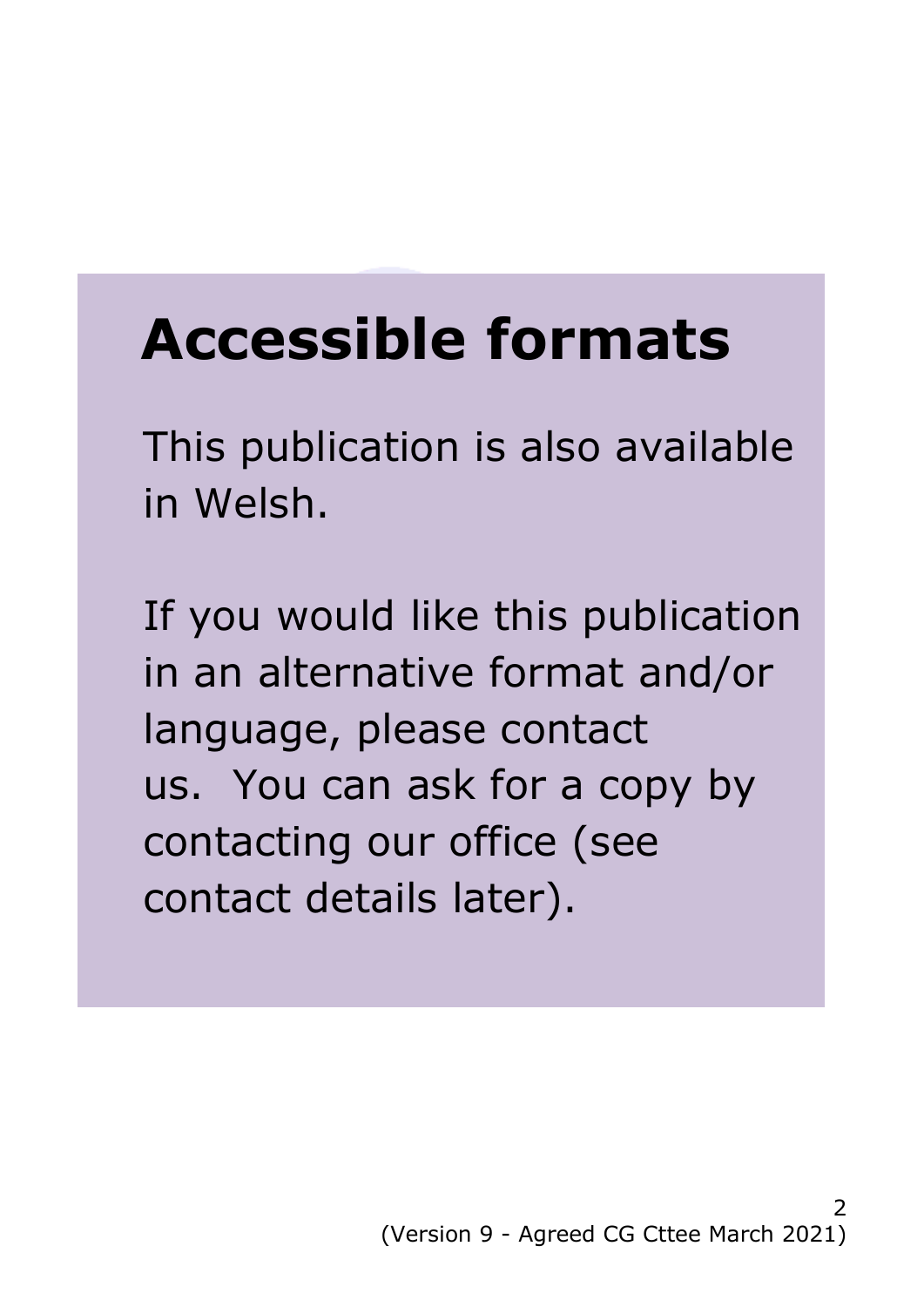## **Contents**

| If you are not satisfied with the way we dealt with your complaint 14 |
|-----------------------------------------------------------------------|
|                                                                       |
|                                                                       |
|                                                                       |
|                                                                       |
|                                                                       |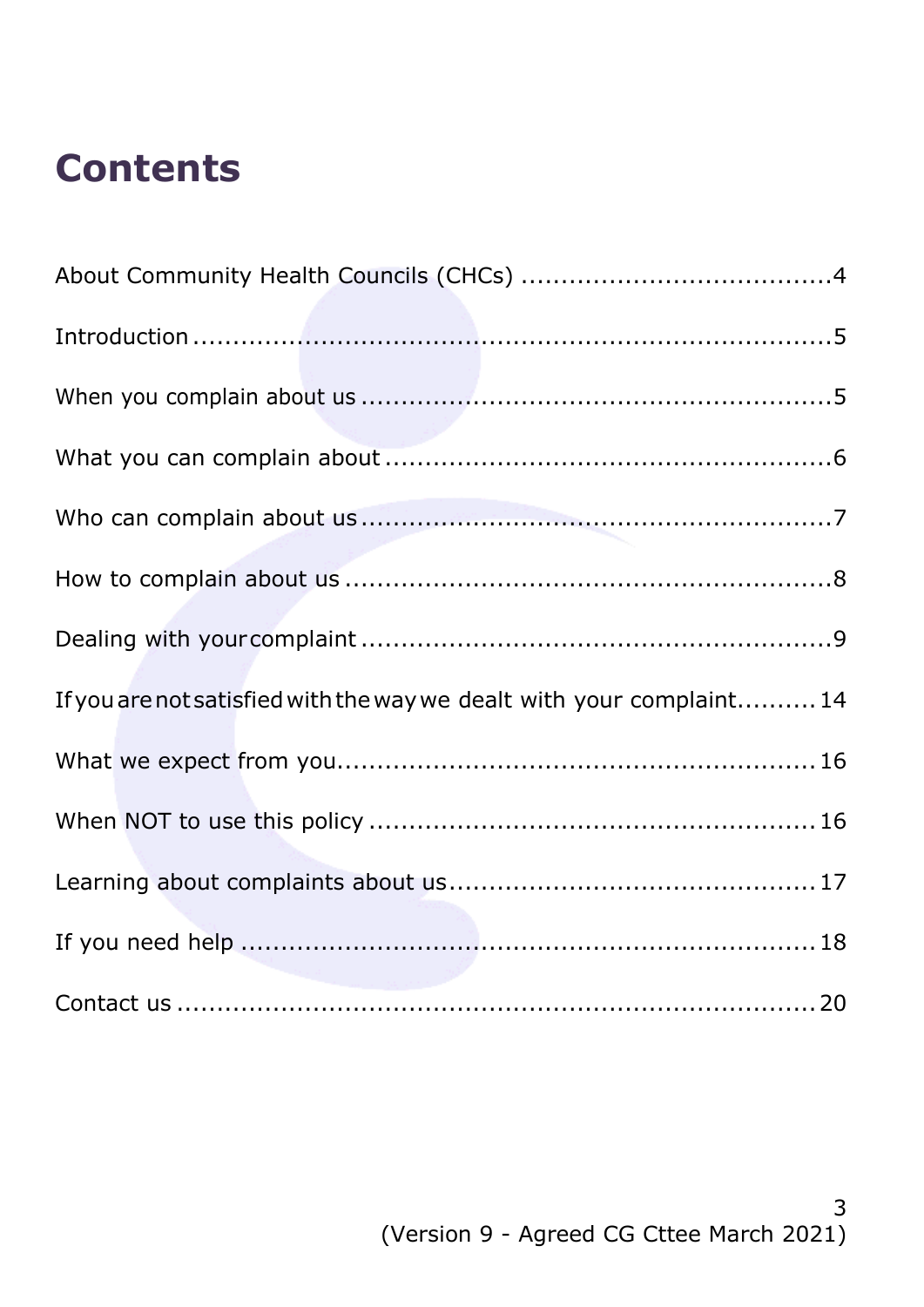## <span id="page-3-0"></span>**About Community Health Councils (CHCs)**

CHCs are the independent watchdog of NHS services in Wales. We encourage and support people to have a voice in the design and delivery of NHS services.

CHCs seek to work with the NHS and inspection and regulatory bodies. We provide an important link between those who plan and deliver NHS services in Wales, those who inspect and regulate it and those who use it.

CHCs hear from the public in many different ways. We visit NHS services to talk to patients and carers. We talk to people at events, and through community groups. We use surveys, apps and social media. Our advocacy services help people who want to raise a concern about NHS care or treatment.

There are 7 CHCs in Wales; each one represents the "Patient voice" in a different part of Wales.

The Board of Community Health Councils represents the collective voice of CHCs, sets standards and guidance to underpin their activities and monitors and manages their performance.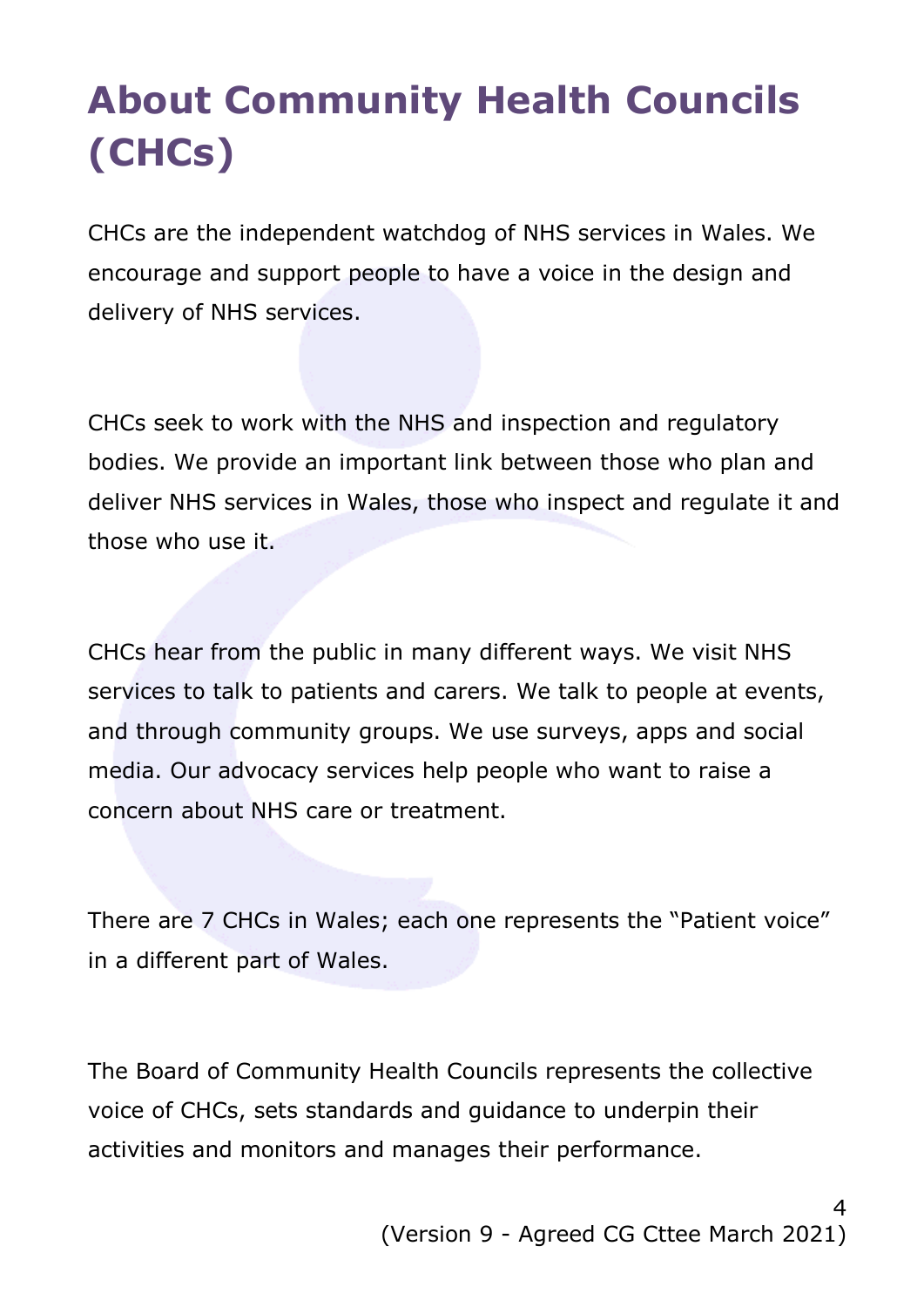## <span id="page-4-0"></span>**Introduction**

We welcome your comments and suggestions about how well we are carrying out our activities on your behalf. We value your feedback and use it to develop and improve our work and the way we carry out our role.

This booklet explains what to do if you think your Community Health Council or the Board of Community Health Councils has got something wrong and want to complain. It also explains how we will handle your complaint.

**This guide does not explain what to do if you have a concern or complaint about a healthcare provider.** 

**For concerns about the NHS you should follow the NHS complaints procedure "[Putting Things Right](http://www.wales.nhs.uk/sites3/home.cfm?orgid=932)**". <http://www.wales.nhs.uk/ourservices/publicaccountability/puttingthingsright>

**Our complaints advocacy service can help you with this.**

### <span id="page-4-1"></span>**When you complain about us we will:**

- **•** be polite and helpful
- deal with your complaint fairly and efficiently
- **tell you how we are getting on with your complaint**
- acknowledge any mistakes we have made and put matters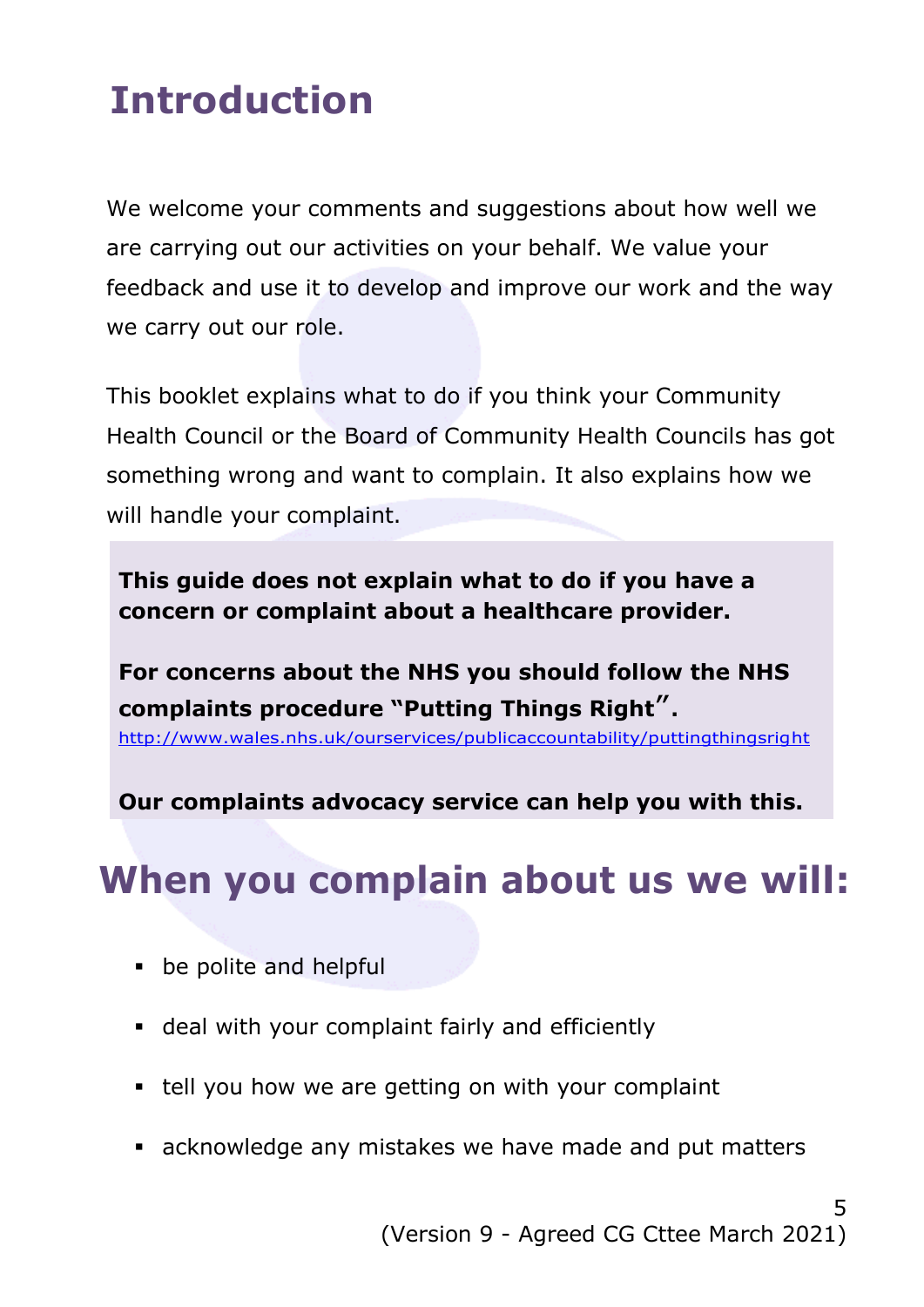## <span id="page-5-0"></span>**What you can complain about**

We recognise that we may not always get things right. If this happens, it is important that you tell us about it as soon as possible so that we can take immediate action.

We can deal with complaints about how we carry out our activities, including complaints about members of our staff or people working on our behalf.

This may include:

- something that we may have done or should have done
- **how well we have carried out our activities**
- how we have treated you
- failure to comply with the Welsh Language Standards or to provide a bilingual service.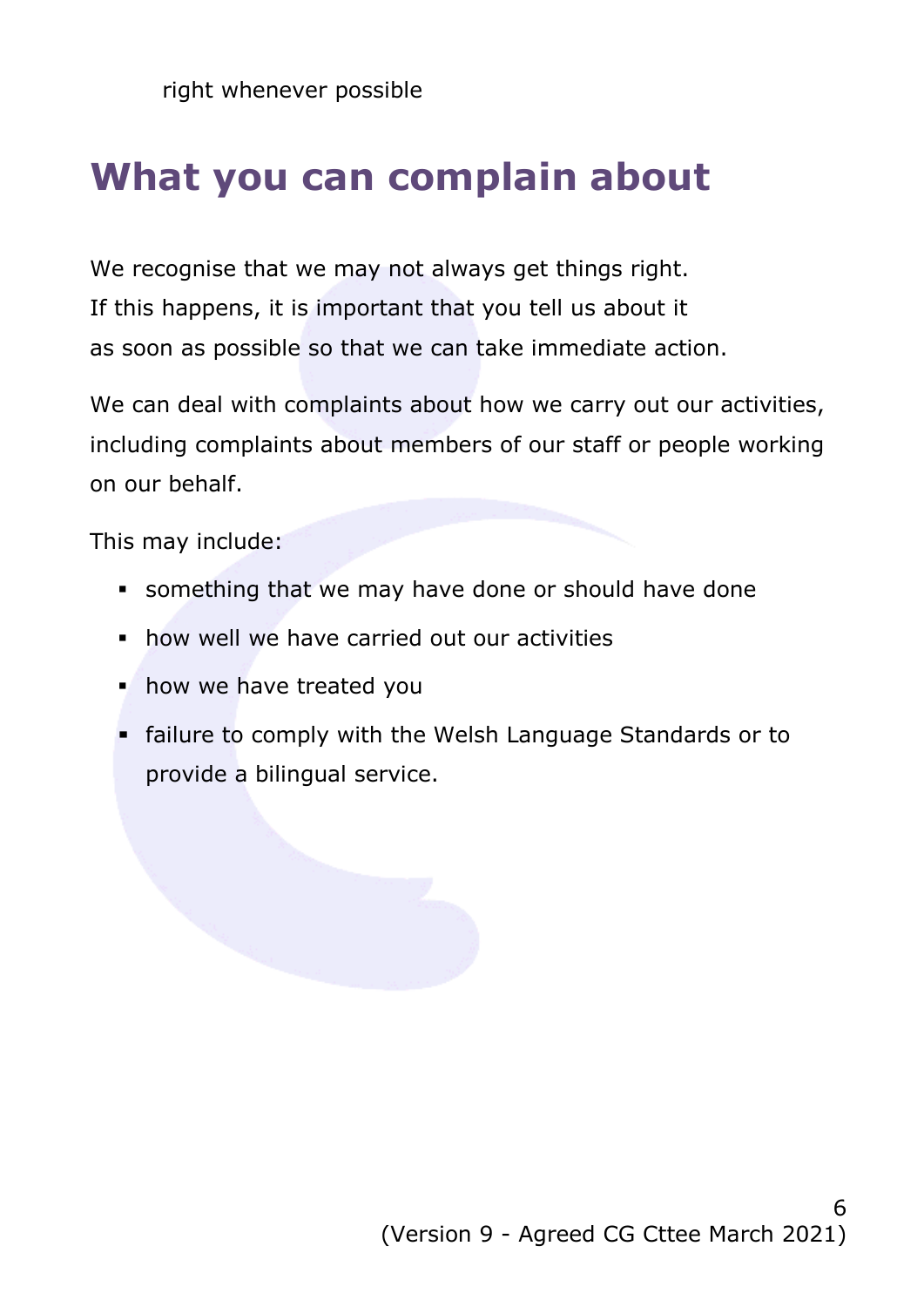## <span id="page-6-0"></span>**Who can complain about us**

We will deal with your complaint if:

- you have been directly affected; or
- you are acting on behalf of someone who has been directly affected
- there is something we have done or not done while carrying out our activities.

If we decide that we cannot deal with your complaint, we will explain our reasons promptly and efficiently.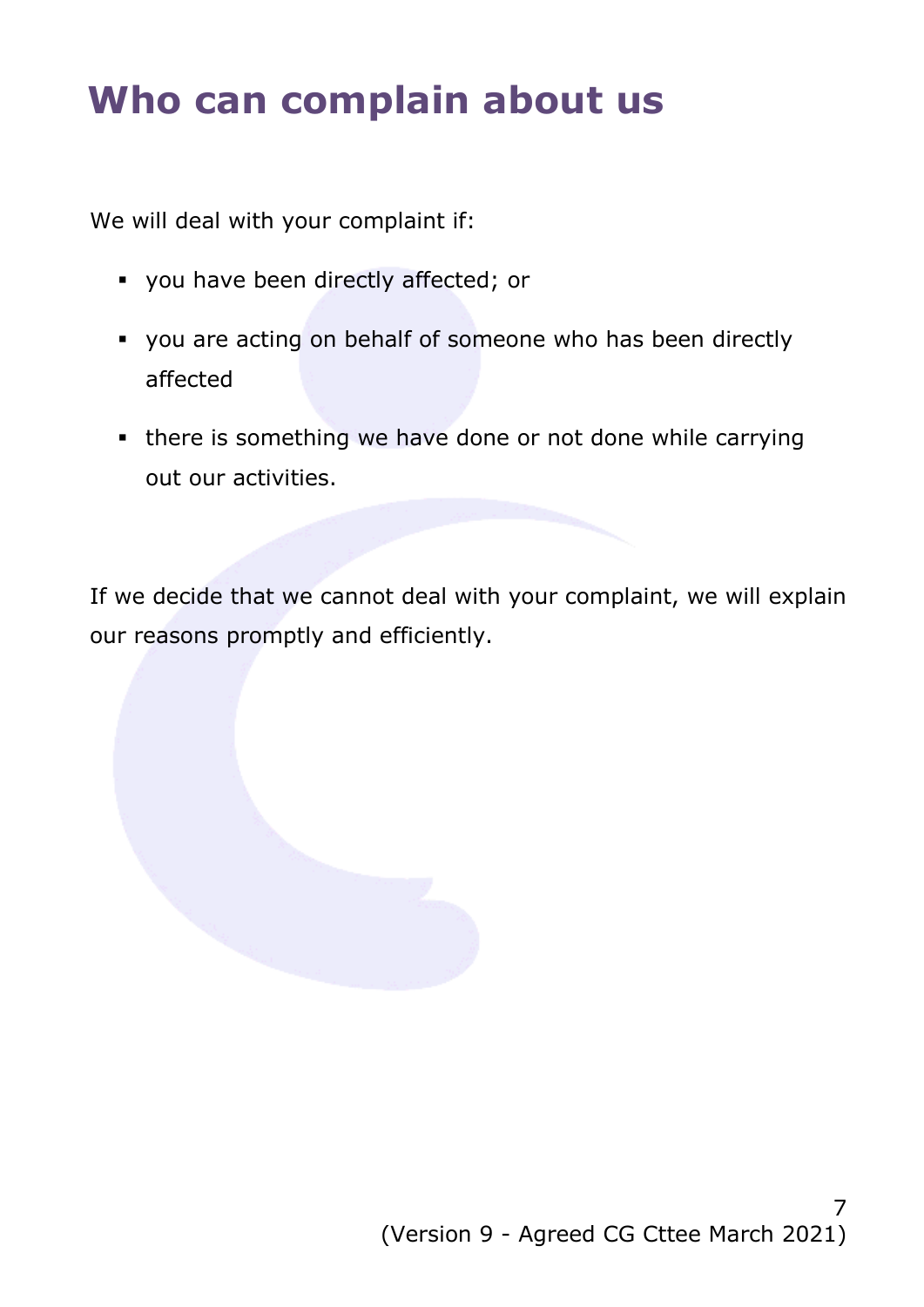## <span id="page-7-0"></span>**How to complain about us**

### **Making your complaint**

We think that it is best to deal with things straight away. If you have a complaint, raise it with the person you are dealing with first, either by phone, letter or email (the contact details are on the back cover of this booklet). Further information on how to raise your complaint informally can be found on the next page.

If you share your complaint with us in Welsh, we will answer in Welsh. This will not lead to a delay in responding to you.

If you would like help to complain you can ask another person to make the complaint for you but please tell us you are doing so.

We will:

- acknowledge your complaint and tell you who will be dealing with it
- discuss with you how we will handle your complaint and whether we need more information to help with our enquiries.

Once we fully understand what you are complaining about and what you would like to see happen we aim to reply in writing within 28 working days. If this isn't possible, we will let you know as soon as we can. We will also let you know when we think we will be able to reply.

We will tell you what we have done or plan to do to put things right.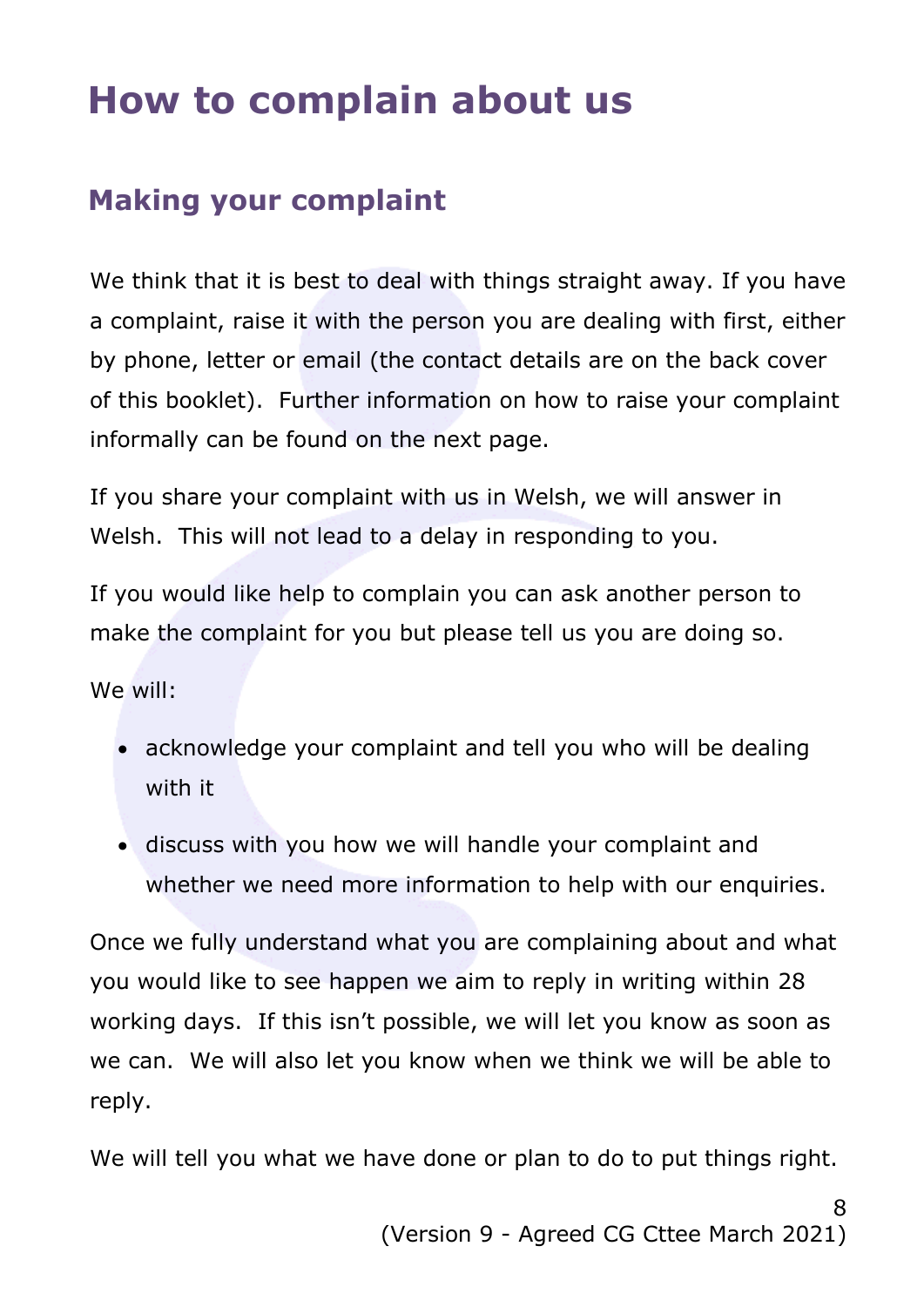If we cannot reply within that time we will tell you about the delay and explain the reason for it.

## <span id="page-8-0"></span>**Dealing with your complaint**

### **Informal resolution**

If possible, we believe it's best to deal with things straight away rather than try to sort them out later. If you have a complaint, raise it informally with the person you're dealing with. They will try to resolve it for you there and then.

If you do not feel able to raise your concern directly with the person you are dealing with, you may contact the CHC Chief Officer (their contact details are on the back of this booklet).

For concerns about the Chief Officer of your CHC, you can also contact the Board of Community Health Councils in Wales. $<sup>1</sup>$  If the</sup> person you are dealing with is unable to help, they will explain why.

If you are not happy taking forward your complaint informally, you can ask for it to be treated as a formal complaint at any time.

 $\overline{a}$ <sup>1</sup> For concerns about Board office staff you can also contact the Board of Community Health Councils in Wales.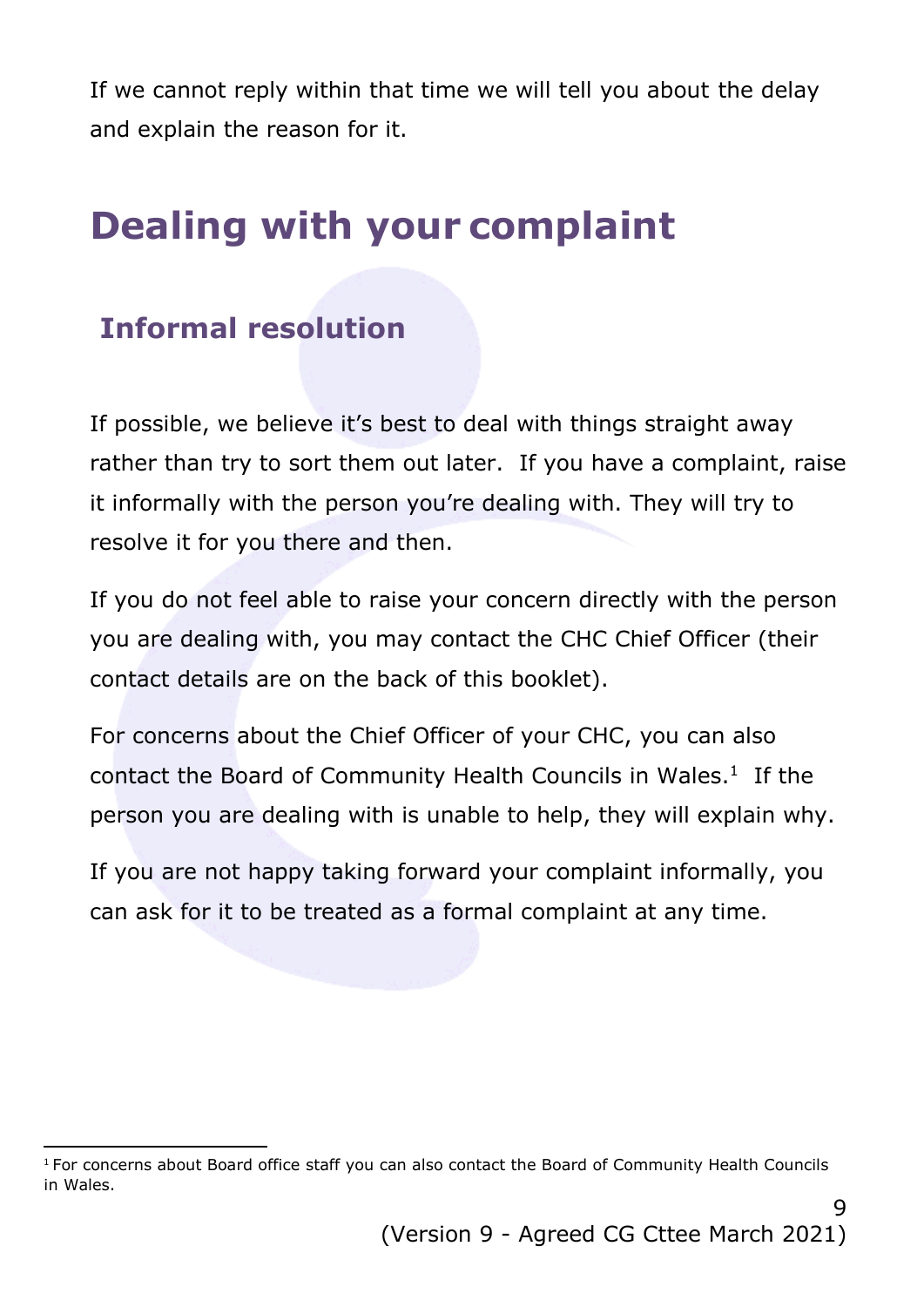### **Formal complaint**

You can express your complaint formally in any of the ways below. You can:

- ask for a copy of our complaint form from the person you are already in contact with or tell them that you want your complaint dealt with formally,
- write a letter to the Chief Officer<sup>2</sup> in your CHC office<sup>34</sup>,
- call the Chief Officer if you want to make your complaint over the phone. If no one is able to take your call, please leave a message and someone will call you back,
- e-mail the Chief Officer

 $\overline{a}$ 

- ask for a meeting to be arranged (we usually do this by video conference using Microsoft teams) or,
- use the form on the Board or your CHC's website.

<sup>&</sup>lt;sup>2</sup> For concerns about the CHC Chief Officer or Board office staff you can express your complaint formally to the Chief Executive in any of the ways listed here

<sup>&</sup>lt;sup>3</sup> Please let us know by phone or email if you are planning to send a letter to our offices to ensure that there is no delay in responding to your concerns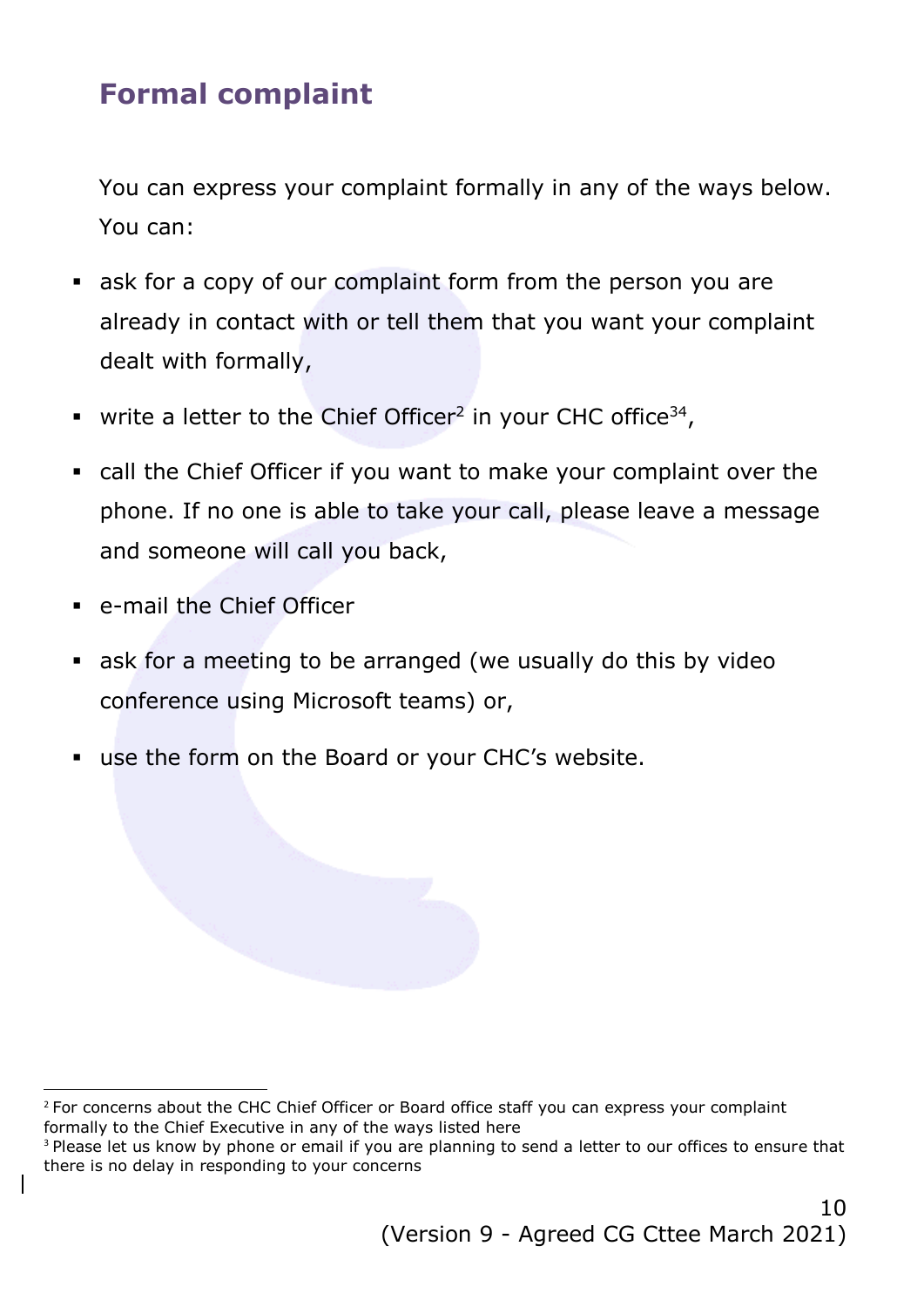#### **Once we receive your formal complaint**

We will try our very best to contact you **within 10 working days** and let you know how we intend to deal with it. **We will ask you how you would like us to communicate with you and establish whether you have any particular requirements.**

Normally, we are only able to look into your complaint if you tell us about it **within 12 months.** This is because it is better to look into your complaint while the issues are still fresh in everyone's mind.

We may, exceptionally, be able to look at complaints which are brought to our attention later than this.

However, you will need to give us strong reasons why you have not been able to bring it to our attention earlier. If you have been unable to raise your concern with us within 12 months because you have been impacted by the coronavirus pandemic, we will take this into account.

We will need to have sufficient information about the issue to allow us to consider it properly.

If you're complaining on behalf of someone else, we will need their permission for you to act on their behalf.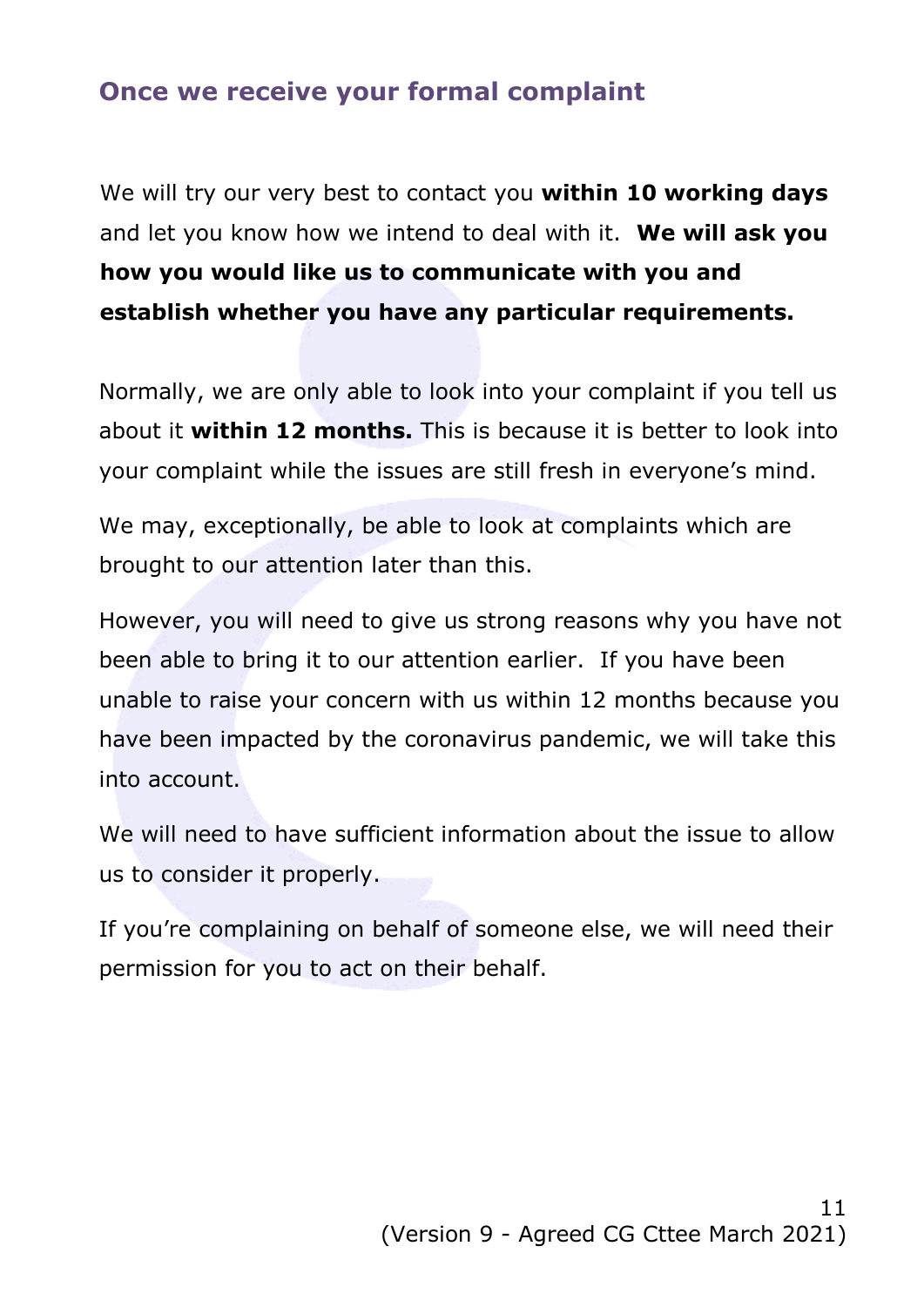#### **Investigation**

We will tell you who we have asked to look into your complaint.

We will set out our understanding of your complaint and ask you to confirm that we have understood your concerns correctly. We will also ask you to tell us what outcome you're hoping for.

If there is a simple solution to your problem, we may ask if you're happy to accept this.

For example, where you asked for a service and we immediately establish that you should have received it, we will offer to provide the service rather than investigate and produce a report.

We aim to resolve complaints as quickly as possible and expect to deal with the vast majority of informal complaints **within 10 working days** of receipt and formal complaints **within 28 working days** of receipt.

If your complaint is more complex, we will:

- **EXTER 1** Let you know within this time why we think it may take longer to investigate
- $\blacksquare$  tell you how long we expect it to take
- let you know where we have reached with the investigation
- keep you updated.

We will look at all relevant information. This could include files, notes of conversations, letters, e-mails or whatever may be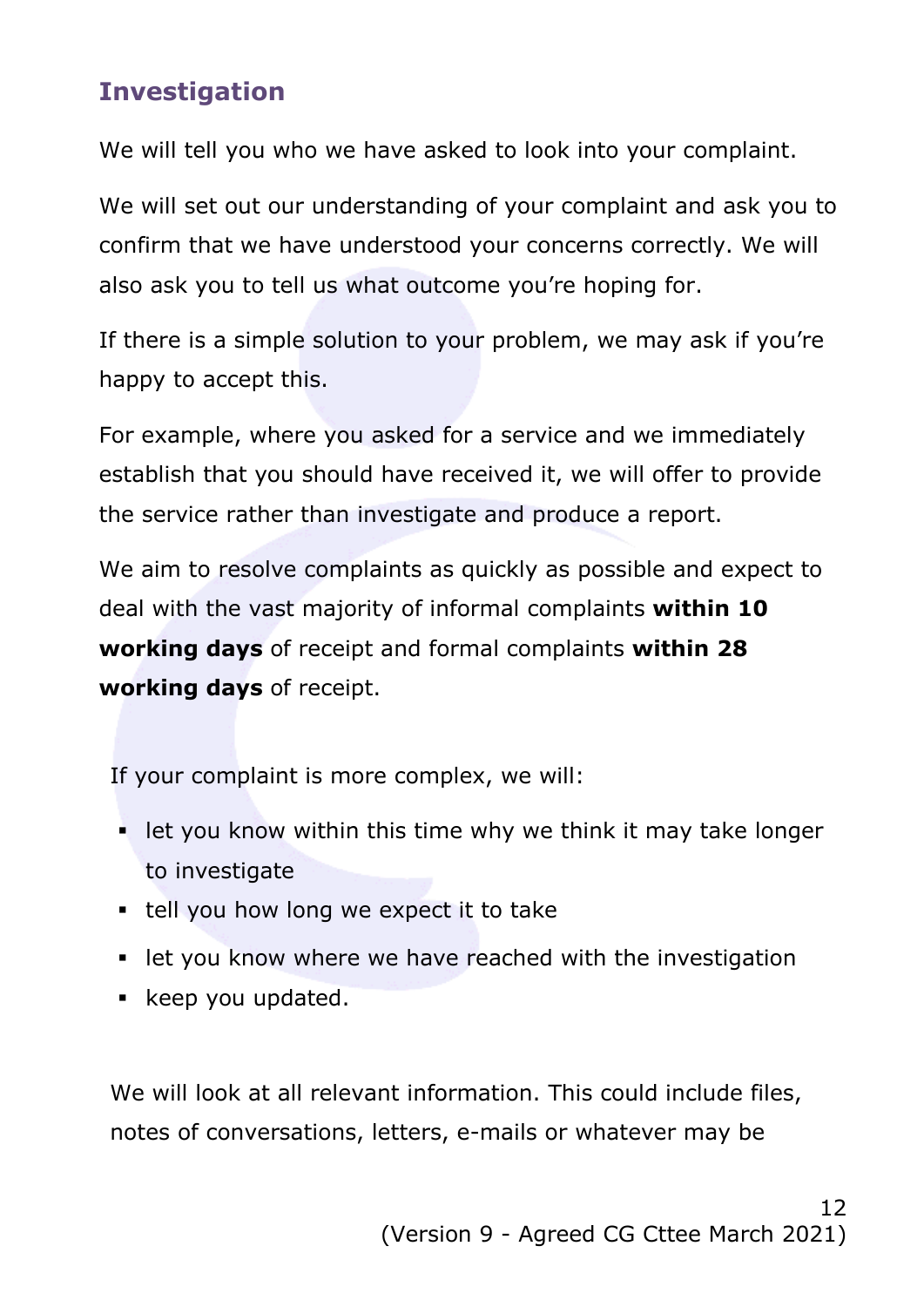relevant to your particular complaint. We will, on occasion, need your consent to view all related information.

Where possible, we will carry out as much of the investigation electronically. This might mean that meetings take place using video-conferencing facilities (for example using Microsoft teams or Zoom) or asking you to forward relevant information by email.

If necessary, we will talk to the people involved, look at our policies and consider legal advice and guidance.

#### **Outcome**

We will let you know the outcome of our investigation. We will usually let you know in writing, unless you have asked us to communicate in another way. We will explain how and why we came to our conclusions.

If we find that we got it wrong, we will always apologise. We will let you know what we have learned and what we are doing about it so it doesn't happen again.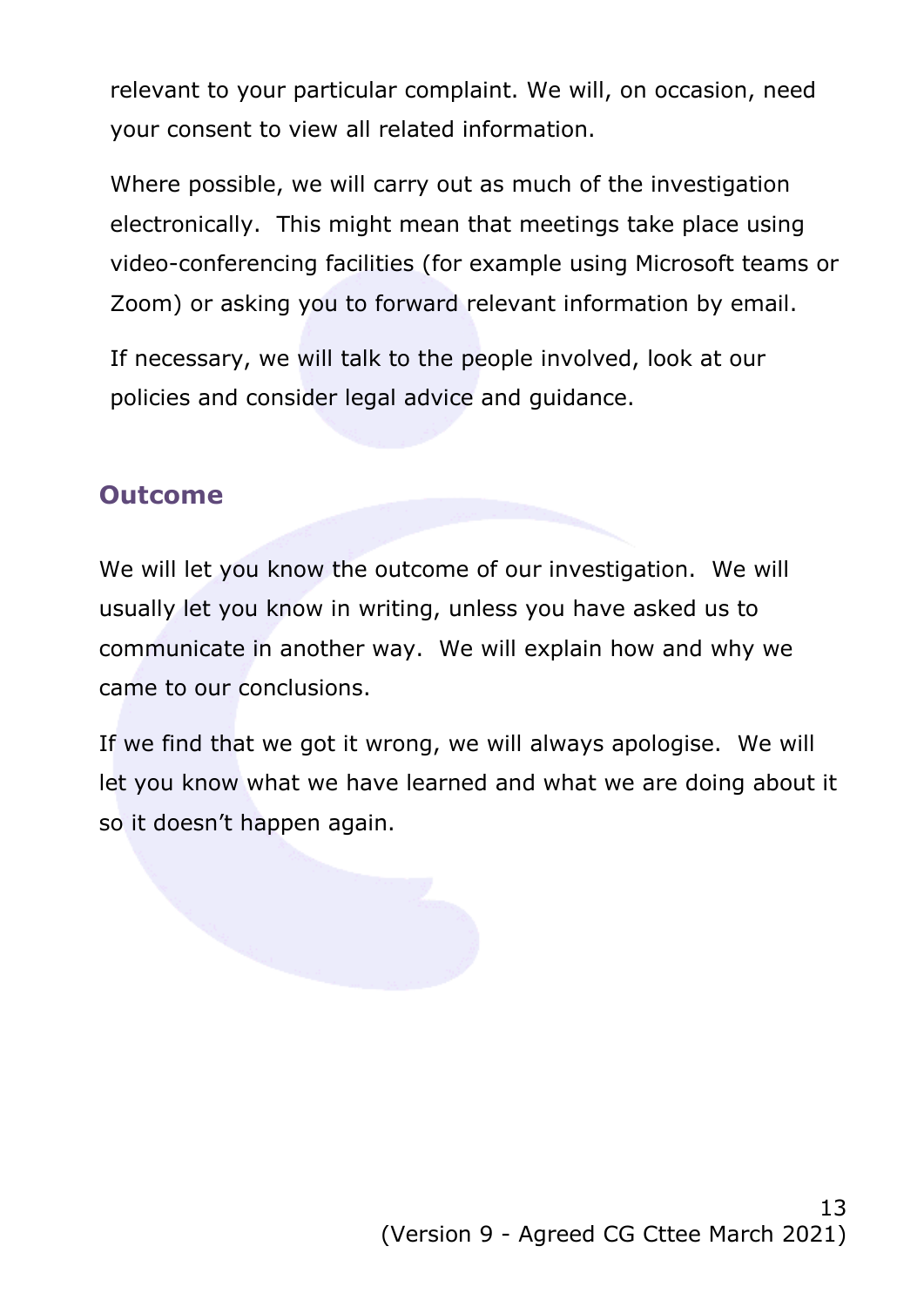## <span id="page-13-0"></span>**If you are not satisfied with the way we dealt with your complaint**

You can request a review of a decision we have taken by contacting the Chair of the Corporate Governance Committee of the Board of Community Health Councils in Wales. Or you can contact the Board Chair at:

#### **[enquiries@waleschc.org.uk](mailto:enquiries@waleschc.org.uk) 02920 235558**

You may request a review of a decision we have taken when you do not agree with:

- **our decision not to investigate your complaint**
- our decision to discontinue an investigation that we have started
- our findings following our investigation of your complaint.

You may request a review of a decision we have taken when:

- the decision you wish to have reviewed was made within one month; and
- you have new and additional evidence or information; or
- you can show that we have not properly considered specific information you have provided previously.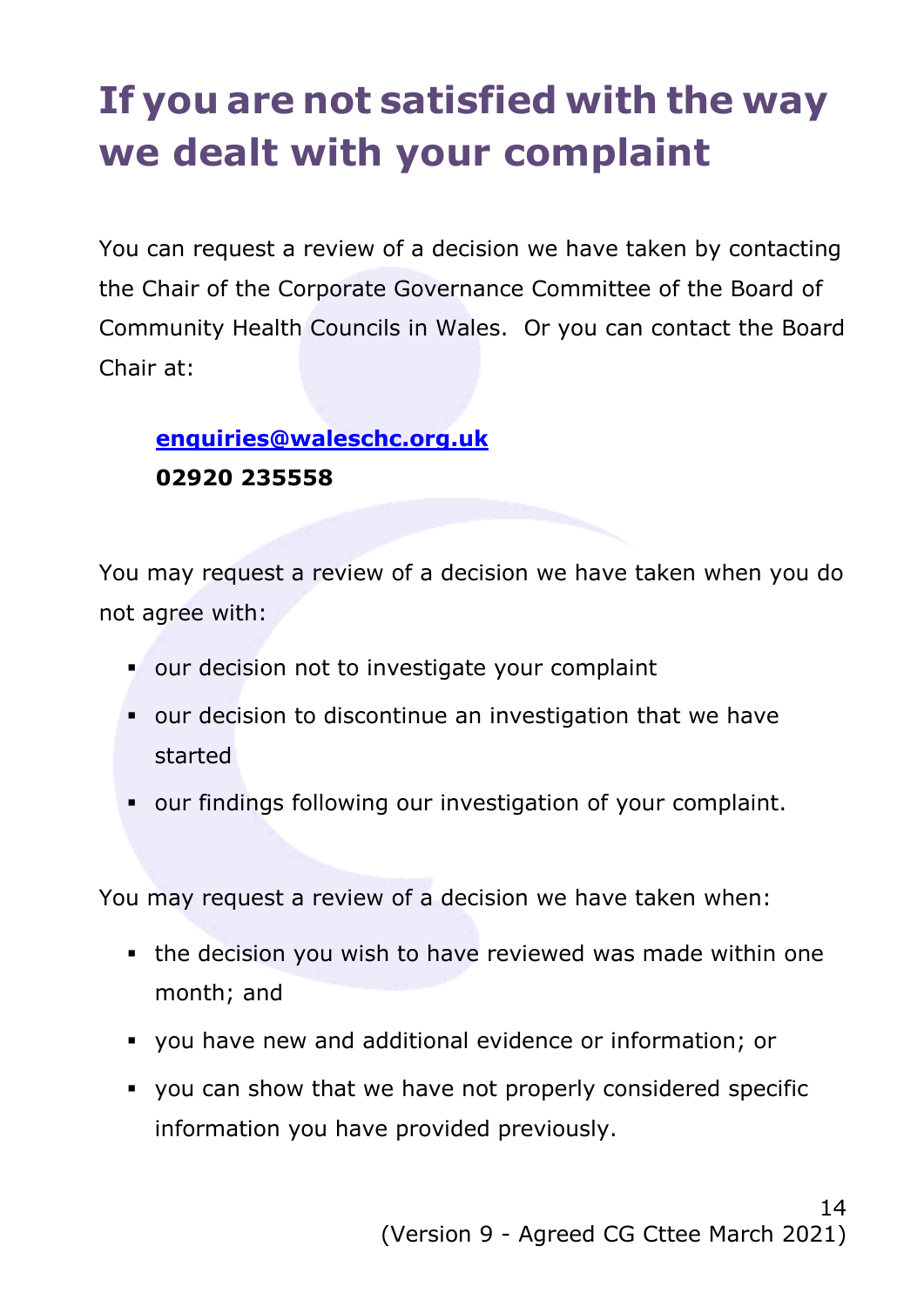If you prefer, or if you are still unhappy after a review, you can take your complaint to the Public Services Ombudsman for Wales (PSOW).

Normally, they will expect you to go through the formal stage of our complaints procedure before they look into your complaint.

All new complaints are first considered by the Ombudsman's Complaints Advice Team, who will aim to tell you within 6 weeks, whether or not they can help you. Where necessary they may contact you for more details. You can contact the PSOW at:

> **Public Services Ombudsman for Wales 1 Ffordd yr Hen Gae Pencoed CF35 5LJ Phone:** 0300 790 0203 **E-mail:** [ask@ombudsman.wales](mailto:ask@ombudsman.wales) **Website:** www.ombudsman.wales

If your complaint is about a failure to comply with the Welsh Language Standards or provide a bilingual service you may, if you prefer, or if you are still unhappy after a review, take your complaint to the Welsh Language Commissioner (WLC). You can contact the WLC at:

> 15 **Welsh Language Commissioner Market Chambers, 5-7 St Mary Street Cardiff CF10 1AT Tel:** 0345 6033 221 **Email:** post@welshlanguagecommissioner.wales

(Version 9 - Agreed CG Cttee March 2021)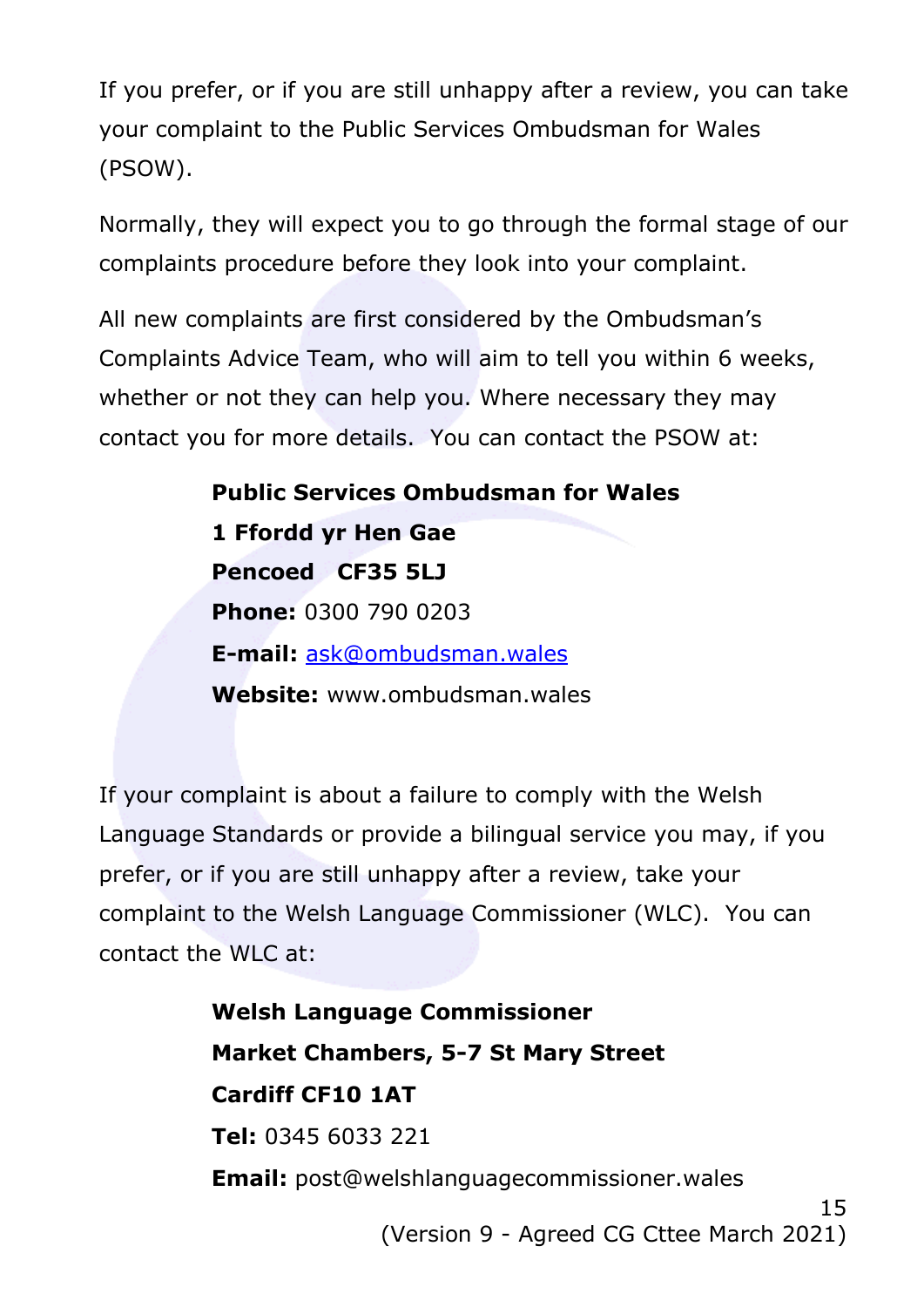## <span id="page-15-0"></span>**What we expect from you**

We recognise that in times of trouble or distress, some people may act out of character. Our staff will do everything reasonable to help you. However, we will not tolerate aggressive or abusive behaviour, unreasonable demands or unreasonable persistence.

## <span id="page-15-1"></span>**When NOT to use this procedure**

This procedure **does not** apply in the following circumstances:

 if you want to complain about our handling of a request for information. You will need to complain to the Information Commissioner, who can be contacted at:

> **Information Commissioner's Office - Wales 2nd floor Churchill House Churchill Way Cardiff CF10 2HH Tel:** 0330 414 6421 **Email:** [wales@ico.org.uk](mailto:wales@ico.org.uk)

 if you are a member of staff and your complaint relates to your work in a CHC or the Board of Community Health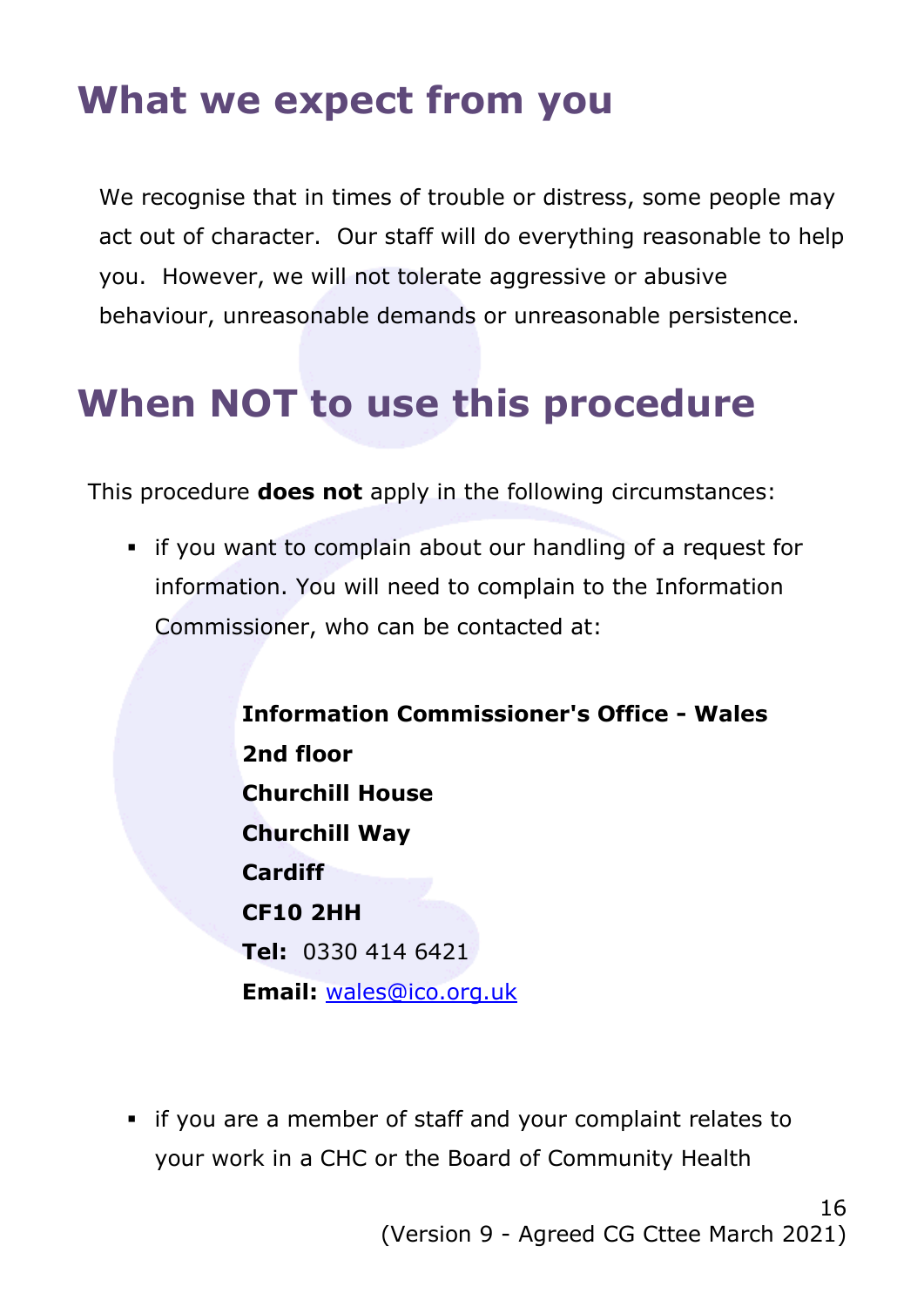Councils in Wales. You will need to contact the HR Department for advice on the appropriate way to raise your concern

 if you are a member of a CHC or an independent member of the Board of Community Health Councils in Wales and your complaint relates to your role. You will need to contact your CHC Chair or the Chair of the Board of Community Health Councils in Wales.

### <span id="page-16-0"></span>**Learning from complaints about us**

We keep a record of all complaints about us so that we can:

- monitor the types of problems people have
- decide the best way to sort the problems out
- look at how long we are taking to deal with them
- share learning across CHCs

This helps us to further improve our service.

We review how well we have handled complaints about us each year.

We report on how we handle complaints about us each year.

You can find out more on our website.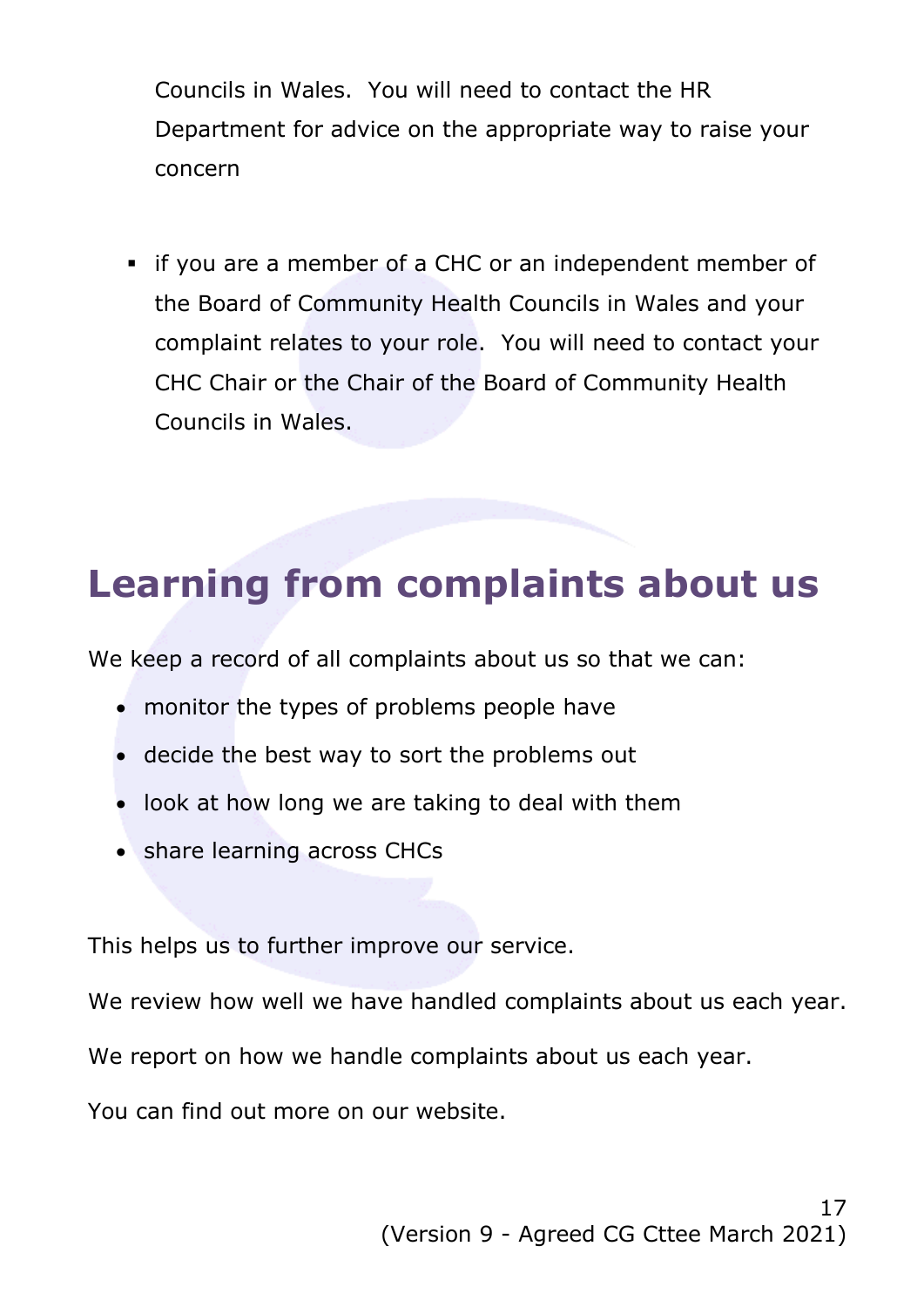## <span id="page-17-0"></span>**If you need help**

The following organisations may be able to assist you if you need help to complain.

#### **Children's Commissioner for Wales**

The Children's Commissioner for Wales works to make sure that children and young people are kept safe and that they know about and can access their rights.

Tel: 07507648245 or 07377367071

**E-mail:** [post@childcomwales.org.uk](mailto:post@childcomwales.org.uk)

**Website:** https://www.childcomwales.org.uk/

#### **Meic**

Meic is an advocacy, information and advice helpline service for children and young people up to the age of 25 in Wales.

**Tel:** 08088023456

**Text:** 84001

**IM/Online chat:** https://www.meiccymru.org/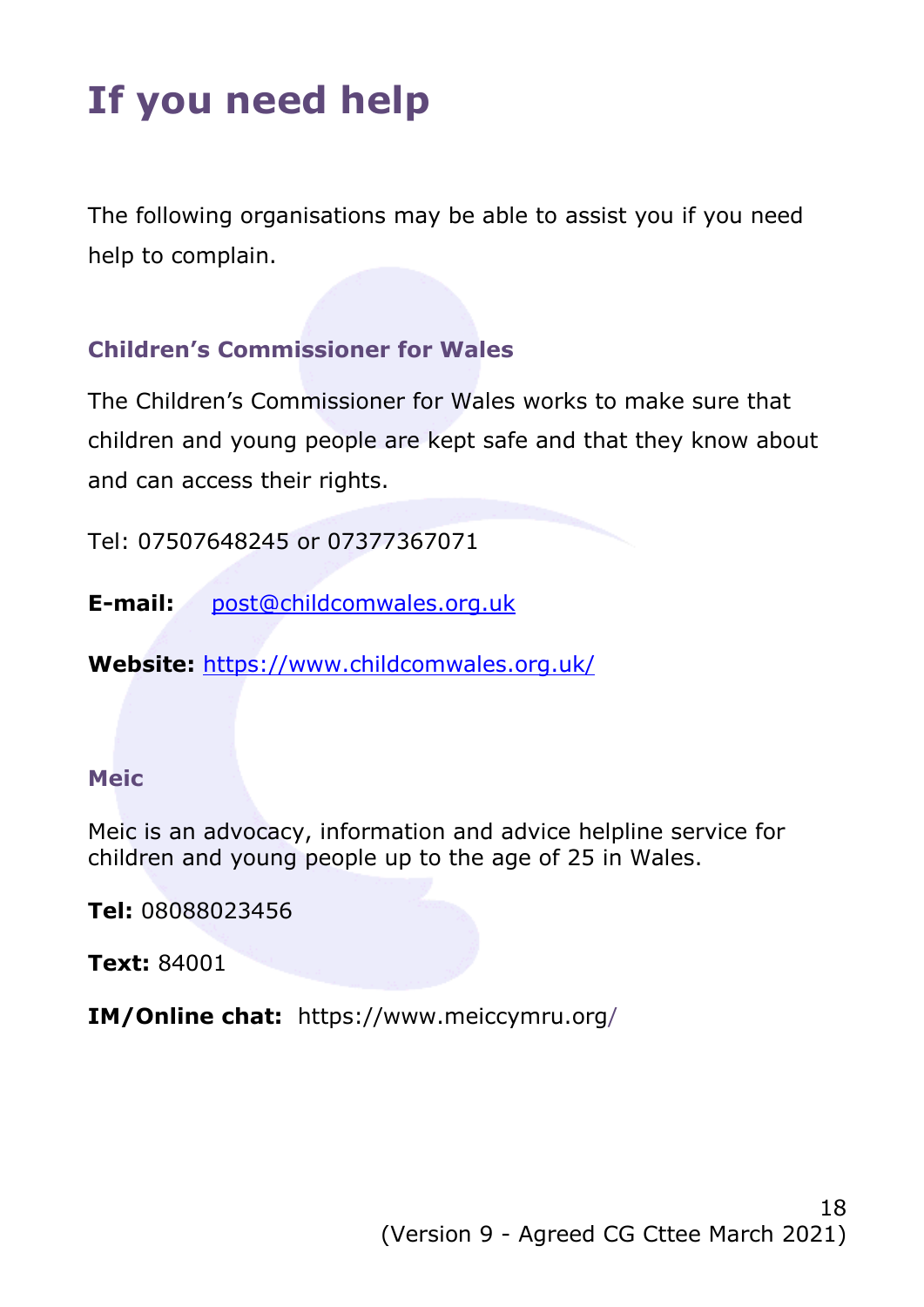#### **Citizens Advice Cymru**

Citizens Advice Cymru provides free, confidential and impartial advice.

**Tel:** 03444 77 20 20

**TEXT RELAY**: 03444 111 445

**Website:** https://www.citizensadvice.org.uk/wales/

#### **Older People's Commissioner for Wales**

Cambrian Buildings Mount Stuart Square Butetown Cardiff CF10 5FL **Tel:** 03442 640 670 / 02920 445030 **Email:** [ask@olderpeoplewales.com](mailto:ask@olderpeoplewales.com)

<span id="page-18-0"></span>**Website:** <http://www.olderpeoplewales.com/en/home.aspx>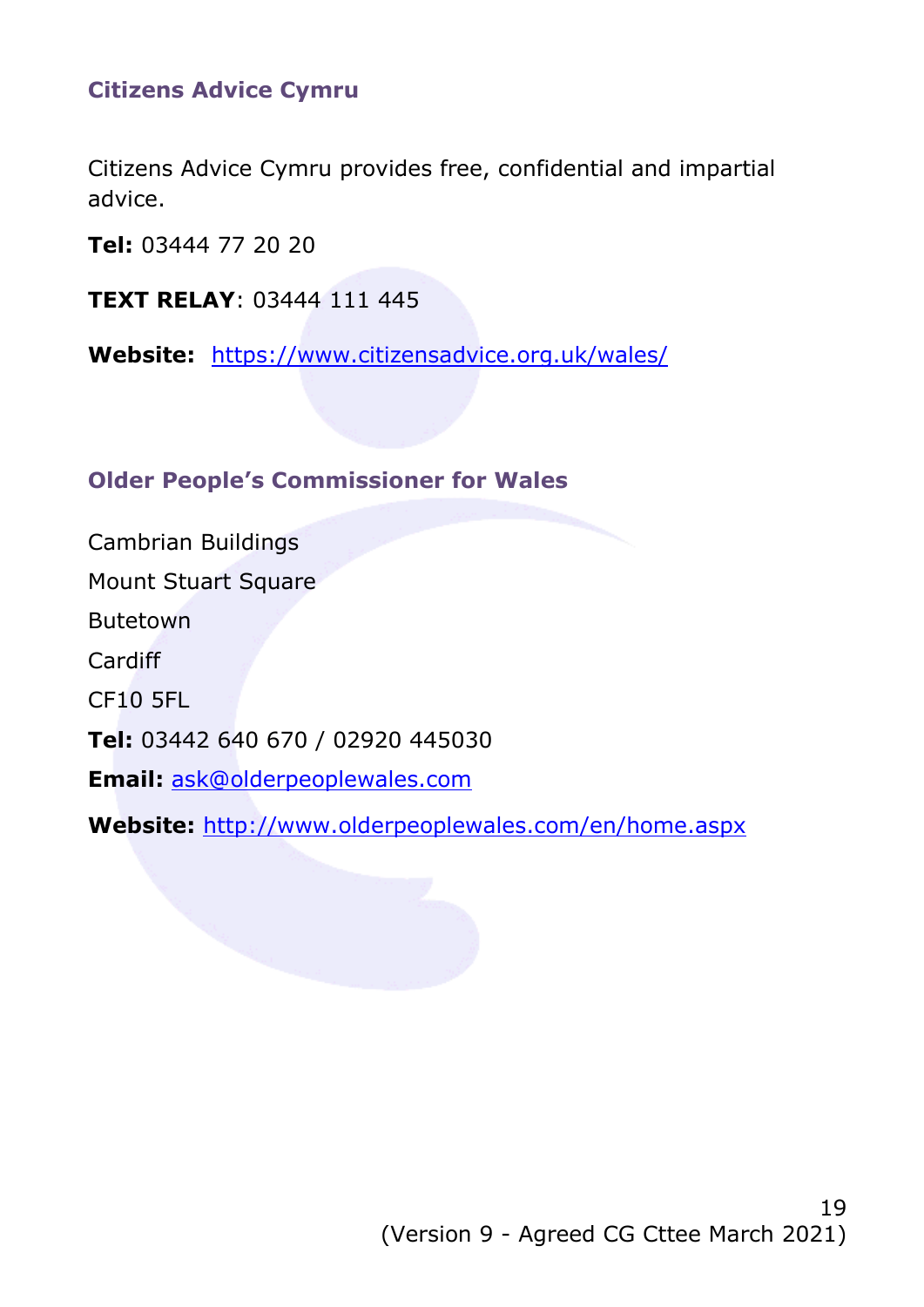## **Contact us**

### **Board of Community Health Councils in Wales**

#### **Chief Executive**

**Address:** 33-35 Cathedral Road, Cardiff, CF11 9HB **Tel:** 02920 235558 **E-mail:** [enquiries@waleschc.org.uk](mailto:enquiries@waleschc.org.uk)

**Website:** [www.boardchc.wales](http://www.boardchc.wales/)

#### **Board Chair**

**Address:** 33-35 Cathedral Road, Cardiff, CF11 9HB **Tel:** 02920 235558 **E-mail:** [enquiries@waleschc.org.uk](mailto:enquiries@waleschc.org.uk) **Website**: [www.boardchc.wales](http://www.boardchc.wales/)

#### **Corporate Governance Committee Chair**

**Address:** 33-35 Cathedral Road, Cardiff, CF11 9HB **Tel:** 02920 235558 **E-mail:** [enquiries@waleschc.org.uk](mailto:enquiries@waleschc.org.uk) **Website**: [www.boarchc.wales](http://www.communityhealthcouncils.org.uk/)

### **Aneurin Bevan CHC**

**Chief Officer Address:** Raglan House, Llantarnam Business Park, Cwmbran, NP44 3AB **Tel:** 01633 838516 **E-mail:** [enquiries.aneurinbevanchc@waleschc.org.uk](mailto:enquiries.aneurinbevanchc@waleschc.org.uk)

### **Cwm Taf Morgannwg CHC**

#### **Chief Officer**

**Address:** Tŷ Antur, Navigation Park, Abercynon, CF45 4SN **Tel:** 01443 405830 **E-mail:** [enquiries.ctmchc@waleschc.org.uk](mailto:enquiries.ctmchc@waleschc.org.uk)